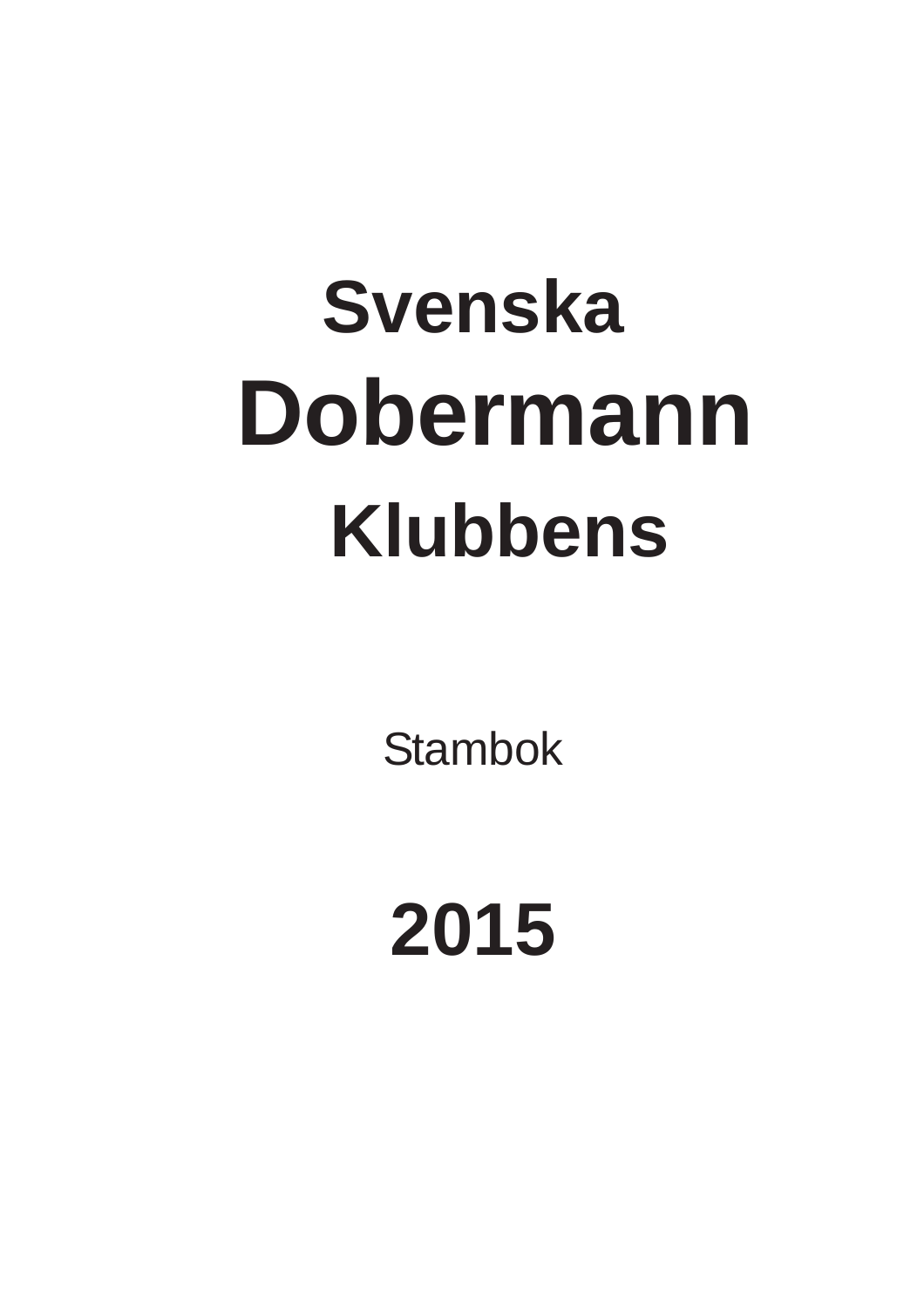## **REGISTRERADE DOBERMANN 2015**

| Registerade Dobermann totalt                    | 97 st          |
|-------------------------------------------------|----------------|
| Svarta<br><b>Bruna</b>                          | 64 st<br>33 st |
| Antal kullar totalt<br>Antal importerade hundar | 9 st<br>28 st  |
| <b>Smart Wood Hills Respect Reebok</b>          | 2 kullar       |
| 7 hanar med                                     | 1 kull         |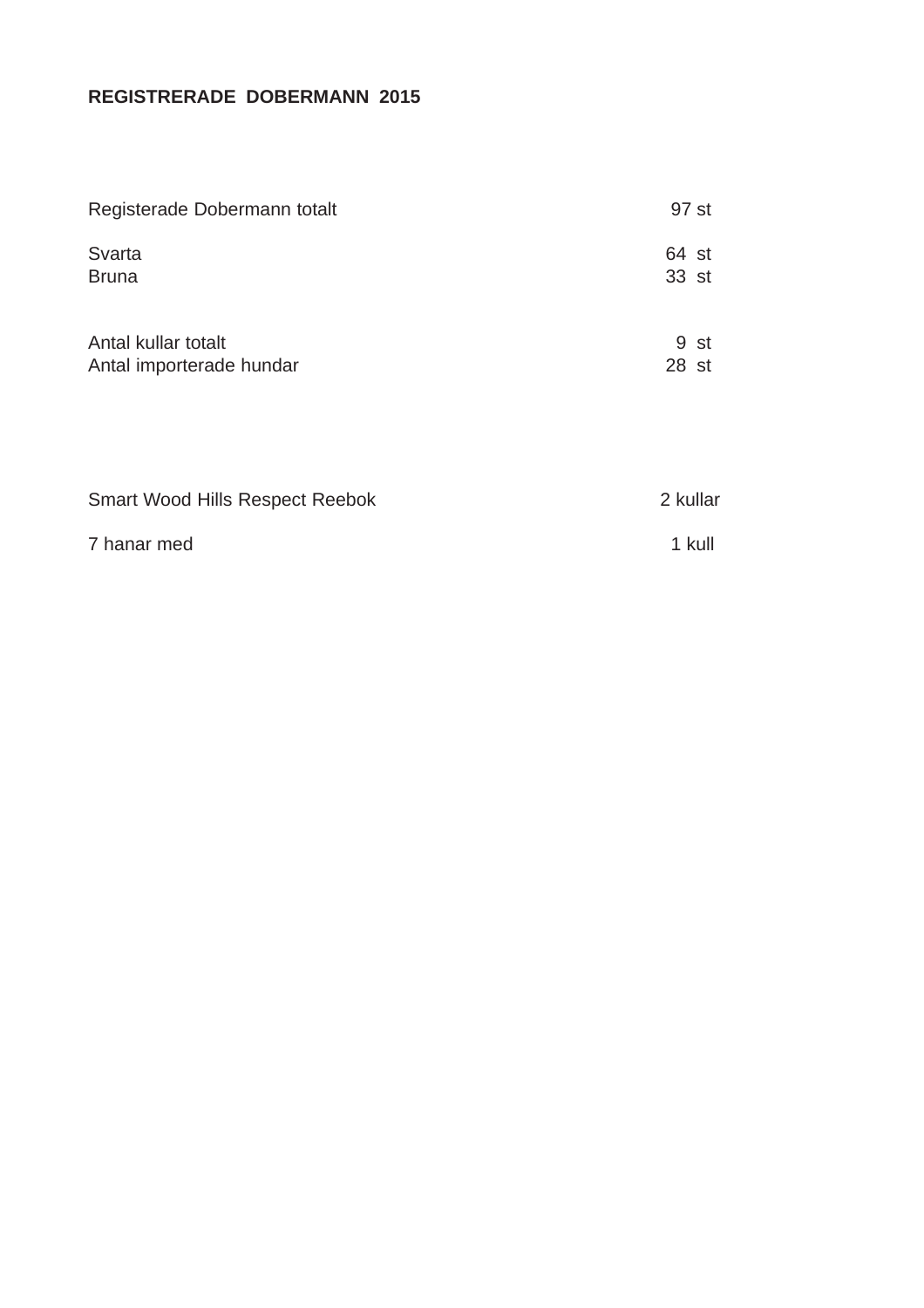| 10256<br>10778<br>28569 | Supreme Rocky<br><b>Sherry Star</b><br><b>Sir Smirnoff</b> | H Brun<br>T Brun<br>H Brun | Dobergaarden Forever H Lundahl<br><b>Danmark</b><br>e: HU RU UACH IPOI Pride Of<br><b>Russia RKF 2633676</b><br>u: DK MD ME MK SMCH IPOI<br>Dobergaarden Forever Cika<br>DK 6182/2010<br>Kull född: 2014-09-26 |
|-------------------------|------------------------------------------------------------|----------------------------|----------------------------------------------------------------------------------------------------------------------------------------------------------------------------------------------------------------|
| 10777                   | Ameli Georgie Skilos                                       | Τ                          | G Skilos o D Cuba, Bosnien<br>e: Pako Sawages JR 707168<br>u: Elly BHR 326582<br>Kull född: 2014-09-10                                                                                                         |
| 11874                   | <b>Fany Sawages</b>                                        | Т                          | M Radivojac, Bosnien<br>e: Ambusch Sawages JR 704085<br>u: Bereta Sawages BHR 331355<br>Kull född: 2014-06-16                                                                                                  |
| 15828                   | <b>Bakira De Fercus</b>                                    | T Brun                     | F Cuesta o A Marin, Spanien<br>e: Astor Adonis Ambicija<br>LOE 1669140<br>u: Ursulabrown Di Villa Castelli<br>LOI 03/2157<br>Kull född: 2010-06-15                                                             |
| 18304                   | <b>Ginger Githa Tejat Posterior</b>                        | Τ                          | M Veljkovic, Serbien<br>e: HRCH Mass Best Of Sea<br>HR 13090<br>u: EUW-10 Jukky Black Iron<br>Warrior JR 83240<br>Kull född: 2014-06-16                                                                        |
| 18346                   | <b>Kyra Nero</b>                                           | Τ                          | <b>Isak Nuba, Serbien</b><br>e: CIB ME RSCH IPOI Yron Di<br>Altobello JR 702184<br>u: Africa Od Duklje JR 707386<br>Kull född: 2013-02-25                                                                      |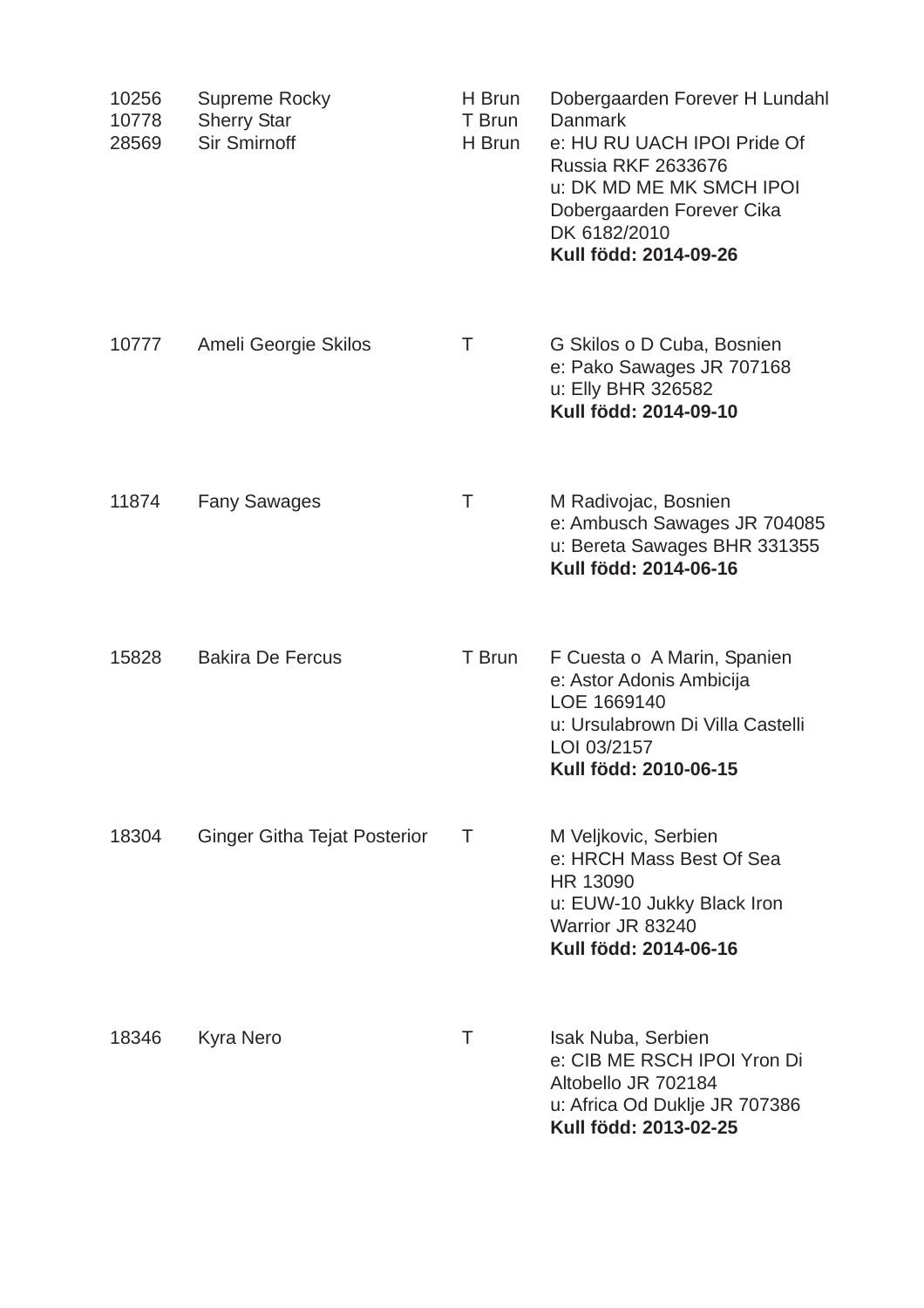| 19549<br>19550<br>19551<br>19552<br>19553<br>19554                                     | Alaba<br>Alekna<br>Agassi<br>Abeba<br>Arron<br>Allyson                                                                                                                          | H<br>Н<br>H<br>Τ<br>Τ<br>Τ                                                        | Swejens Jenny Johansson<br>Kapellvägen 26<br>791 46 Falun<br>e: RUCH NORDV-07 SE V-13<br>SE VV-14 Korad IPOI Smart<br>Wood Hills Respect Reebok<br>S 45467/2007<br>u: Alita Von Morosso<br>SE 30367/2014<br>Kull född: 2015-02-14 |
|----------------------------------------------------------------------------------------|---------------------------------------------------------------------------------------------------------------------------------------------------------------------------------|-----------------------------------------------------------------------------------|-----------------------------------------------------------------------------------------------------------------------------------------------------------------------------------------------------------------------------------|
| 20464                                                                                  | <b>Qui Terret Devil Wears Prada</b>                                                                                                                                             | Τ                                                                                 | M Pedersen, Norge<br>e: INT RUCH Tahi-Reme Max<br>JR 705798<br>u: NUCH Qui Terret Attraction<br>NO 47405/11<br>Kull född: 2015-01-24                                                                                              |
| 21319                                                                                  | Ak-Yar Yangel                                                                                                                                                                   | H                                                                                 | E Ivleva, Ukraina<br>e: Ethos Steinhage Grad<br><b>ISBR 105730</b><br>u: PLCH Ak-Yar Raya<br><b>PKRII 89894</b><br>Kull född: 2011-02-18                                                                                          |
| 24765<br>24766<br>24767                                                                | Dumas Le Dauphin<br>Desdemona Diamant<br>De Sultana Du Solei                                                                                                                    | H Brun<br>Τ<br>Τ                                                                  | Dobgun's Christina Strandberg<br>Sparrsätra Irsta 15<br>745 95 Enköping<br>e: Bryanstam's Tizian-Titan<br>S 19673/2007<br>u: Dobgun's Nerissa<br>SE 16226/2011<br>Kull född: 2015-04-24                                           |
| 25111<br>25112<br>25113<br>25114<br>25115<br>25116<br>25117<br>25118<br>25119<br>25120 | <b>Wicked Berry</b><br>Wink Wink<br>Wish<br><b>White Camelia</b><br>Wild In Pink<br><b>Wild Scarlet</b><br>Windsong<br>With A Kiss<br>Women In Rose<br><b>Wrapped With Love</b> | H Brun<br>H Brun<br>H<br>T Brun<br>T Brun<br>Τ<br>T Brun<br>T Brun<br>T<br>T Brun | Jean Dark Jeanett Lemmeke<br>Vita Huset<br>195 96 Rosersberg<br>e: Korad Jean Dark Nike<br>S67206/2007<br>u: HRCH Tania De Akido San<br>SE 58195/2012<br>Kull född: 2015-03-09                                                    |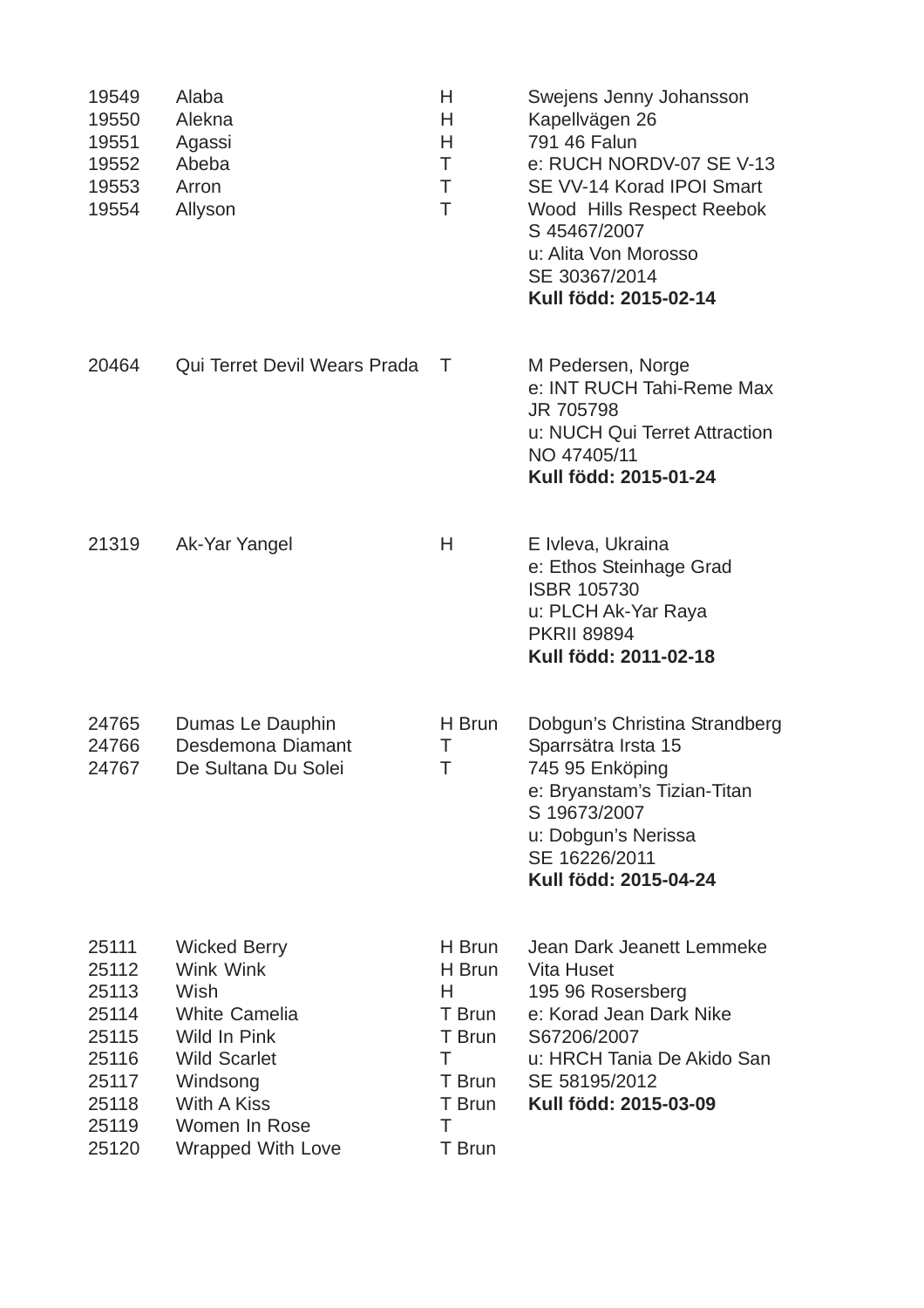| 28992<br>28993<br>28994<br>28995<br>28996<br>28997<br>28998<br>28999<br>29000<br>29001          | Eagle Eye<br>Earthquake<br><b>Easy Action</b><br>Explosion<br><b>Express</b><br><b>Espresso</b><br>Empire<br>Eye Of The Storm<br>Energy<br>Electric                                        | H<br>H<br>H<br>Н<br>H Brun<br>H Brun<br>T<br>T Brun<br>T Brun<br>T Brun | Cape Secure Camilla Dahlgren<br>Nybble Lövsveden 1<br>585 62 Linghem<br>e: IPOIII Korad Cape Secure<br>Artillery SE 11428/2010<br>u: Korad Mikanto's Monday<br>Maiden SE 40607/2010<br>Kull född: 2015-04-02                                                |
|-------------------------------------------------------------------------------------------------|--------------------------------------------------------------------------------------------------------------------------------------------------------------------------------------------|-------------------------------------------------------------------------|-------------------------------------------------------------------------------------------------------------------------------------------------------------------------------------------------------------------------------------------------------------|
| 28991<br>32294                                                                                  | Joyful Jacki<br>Joyful Jago                                                                                                                                                                | Τ<br>H                                                                  | Go On Forever K o H Gröndal<br>Steen, Danmark<br>e: IPOI Korad Irox Vom<br>Maindreieck SE 51635/2011<br>u: IPOIII Ivy DK 12296/2013<br>Kull född: 2015-01-28                                                                                                |
| 30386                                                                                           | Pride Of Russia Tamerlana                                                                                                                                                                  | T Brun                                                                  | A Gorbachev, Russia<br>e: HU RU UACH IPOI Pride Of<br>Russia Sidor RKF 2633676<br>u: BY LT RUCH Pride Of Russia<br><b>Kalina RKF 3304237</b><br>Kull född: 2014-12-28                                                                                       |
| 31050                                                                                           | Borissa Avasir                                                                                                                                                                             | Τ                                                                       | P Habrova, Tjeckien<br>e: PLCH Chris Z Danova<br><b>CMKUDB 6745/03</b><br>u: CZ RSCH SchHI IPOIII<br><b>Graciella Halit Pasa</b><br><b>CMKUDB 7343/05</b><br>Kull född: 2010-01-01                                                                          |
| 32687<br>32688<br>32689<br>32690<br>32691<br>32692<br>32693<br>32694<br>32695<br>32696<br>32697 | Northern Lights<br><b>Stormy Sky</b><br>Thunderstorm<br><b>Tribute To Angels</b><br><b>Nitzina</b><br>Norma Jean<br>Naima Romanov<br><b>Nixa</b><br><b>Nika</b><br>Narnia<br><b>Nikita</b> | H Brun<br>H<br>H<br>H<br>T<br>Τ<br>T Brun<br>Τ<br>Τ<br>Τ<br>Τ           | <b>Pallatons Maria Lannestedt</b><br>Bergmantorpsvägen 4<br>730 91 Riddarhyttan<br>e: RUCH NORDV-07 SE V-13<br>SE VV-14 Korad IPOI Smart<br><b>Wood Hills Respect Reebok</b><br>S 45467/2007<br>u: Dobgun's Unique<br>SE16699/2012<br>Kull född: 2015-05-28 |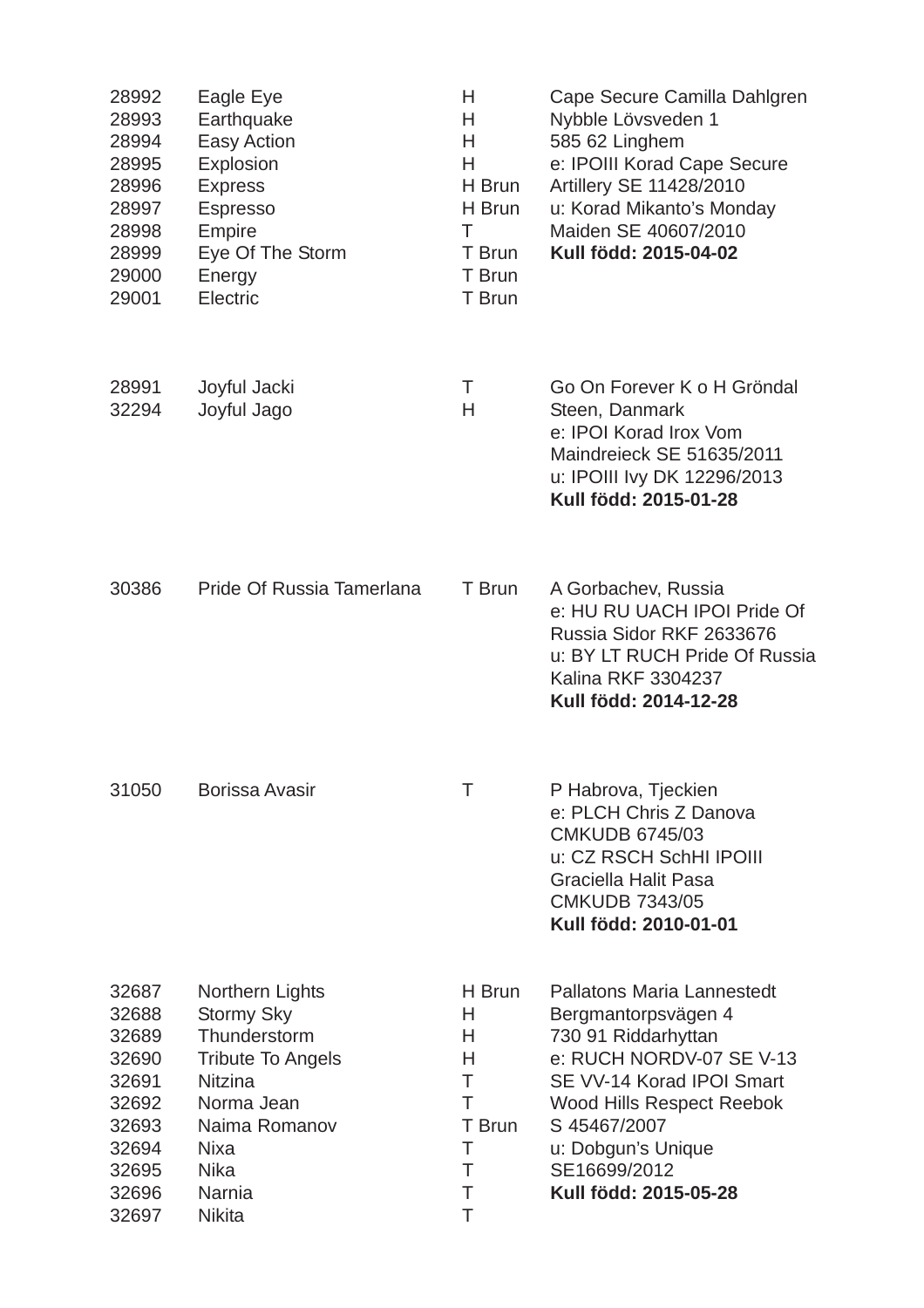| 33109                                                                                           | Alesia Di Picarda                                                                                                                                                                | Τ                                                                                           | A Kovacs, Ungern<br>e: IPOI Quickstep King Of<br>Darkness METDOB 9343/10<br>u: Amina Di Caresi Nice<br><b>METDOB 9504/10</b><br>Kull född: 2014-03-13                                                 |
|-------------------------------------------------------------------------------------------------|----------------------------------------------------------------------------------------------------------------------------------------------------------------------------------|---------------------------------------------------------------------------------------------|-------------------------------------------------------------------------------------------------------------------------------------------------------------------------------------------------------|
| 33980<br>33981<br>33982<br>33983<br>33984<br>33985<br>33986<br>33987<br>33988<br>33989<br>33990 | Fireworm-Queen<br>Drago'S-Beast<br>Baby-Nightmare<br>Hookfang<br>Flightmare<br>Babynadder<br>Babygronckle<br><b>Red-Death</b><br>Speed-Stinger<br><b>Timber-Jack</b><br>Stormfly | T Brun<br>H<br>T Brun<br>H Brun<br>T<br>T Brun<br>T Brun<br>T Brun<br>T Brun<br>H Brun<br>Τ | Anna Persson<br>Köinge 6921<br>242 92 Hörby<br>e: IPOI Dragondonner Von<br>Hohenzollern VDHDV 127099<br>u: Sweettingeling SE 33422/2011<br>Kull född: 2015-04-28                                      |
| 34239                                                                                           | Brenda Di Grande Castello                                                                                                                                                        | Τ                                                                                           | S Konstantinos, Grekland<br>e: LTCH IPOIII Oksamit De<br>Grande Vinko UKU 34925<br>u: Pride Of Russia Katjusha<br><b>BEK 76709</b><br>Kull född: 2015-02-14                                           |
| 34707                                                                                           | <b>Teraline Raising Hell</b>                                                                                                                                                     | Н                                                                                           | A Fokht, Russia<br>e: FRCH IPOI Destiny's Phoenix<br>Highway To Hell CORA 7710-10<br>u: LT RU UACH IPOI Teraline<br>Ferra RKF 2943971<br>Kull född: 2014-12-09                                        |
| 35693                                                                                           | Kriegerhof Kiara                                                                                                                                                                 | т                                                                                           | Kristiina Aaltonen, Finland<br>e: CIB DE DK NUCH NORDV-10<br>Kriegerhof Antheus FI24369/09<br>u: CIB RU UACH NORDV-07<br><b>Smart Wood Hills Roma Raviol</b><br>FIN 30725/08<br>Kull född: 2012-08-02 |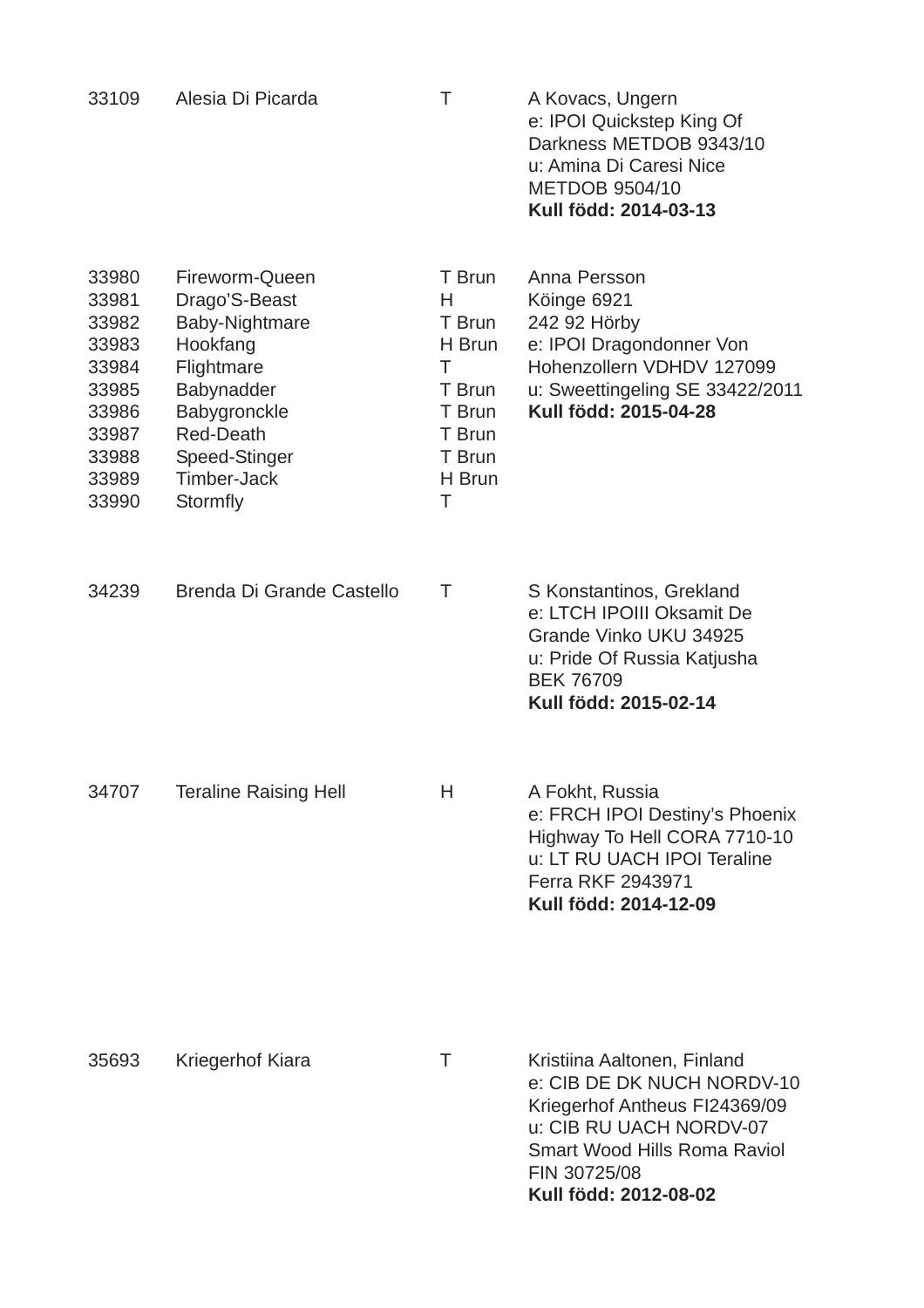| 36036                                                                | <b>Jade Girl</b>                                                         | Τ                                    | Dobvoyage Madeléne Dahlgren<br>Murmästartorp<br>155 93 Nykvarn<br>e: IPOIII Hunter Vom Hellerwald<br><b>VDHDZB 124366</b><br>u: Korad Dobvoyage Honda<br>SE 34193/2011<br>Kull född: 2015-05-07 |
|----------------------------------------------------------------------|--------------------------------------------------------------------------|--------------------------------------|-------------------------------------------------------------------------------------------------------------------------------------------------------------------------------------------------|
| 39713                                                                | Koppod'Oro Sweetface Safir                                               | Τ                                    | E P Kozina, Ryssland<br>e: RU CH IPOI Dobermundes<br>Valua Duc d'Orleans<br>SE 11112/2011<br>u: RU CH Dobermundes Feeriya<br>Grand Prix SE 10555/2012<br>Kull född: 2014-07-20                  |
| 41110                                                                | Uranus Di Altobello                                                      | H                                    | Dejan Malbasa, Serbien<br>e: INT RS SL CH IPOII Purgaj's<br>Porsche Di Altobello JR 82930<br>u: CH Freya Fleming Di Altobello<br>JR 83377<br>Kull född: 2015-01-25                              |
| 41294<br>41295<br>41296<br>41297<br>41298<br>41299<br>41300<br>41301 | Jackie<br>Jenny<br>Jim<br>Josh<br>Jago<br>Johnny<br><b>Jack</b><br>Jacko | Τ<br>Τ<br>H<br>Н<br>Н<br>H<br>H<br>Н | Briska's Ronnie Eng<br>Gryby 722<br>241 93 Eslöv<br>e: IPOIII Korad Briska's Eddie<br>SE 35169/2010<br>u: Briska's Fanny SE 18779/2011<br>Kull född: 2015-07-03                                 |
| 46237                                                                | <b>Breeze Carlos Bohemia</b>                                             | Τ                                    | Frantisek Matejek, Tjeckien<br>e: IPOIII Vasko Del Pais Baviera<br>DZB 123026<br>u: IPOIII Indy v Warringhof<br><b>CMKUDB 9457/11</b><br>Kull född: 2015-03-29                                  |
| 46432                                                                | Sutherland's Her Highness<br>Ambra                                       | T Brun                               | Anette Gustafsson, Norge<br><b>Black Jack Bluffer Von Jahrestal</b><br>JR704886<br>u: Ak-Yar Toyota S 52714/2008<br>Kull född: 2013-08-24                                                       |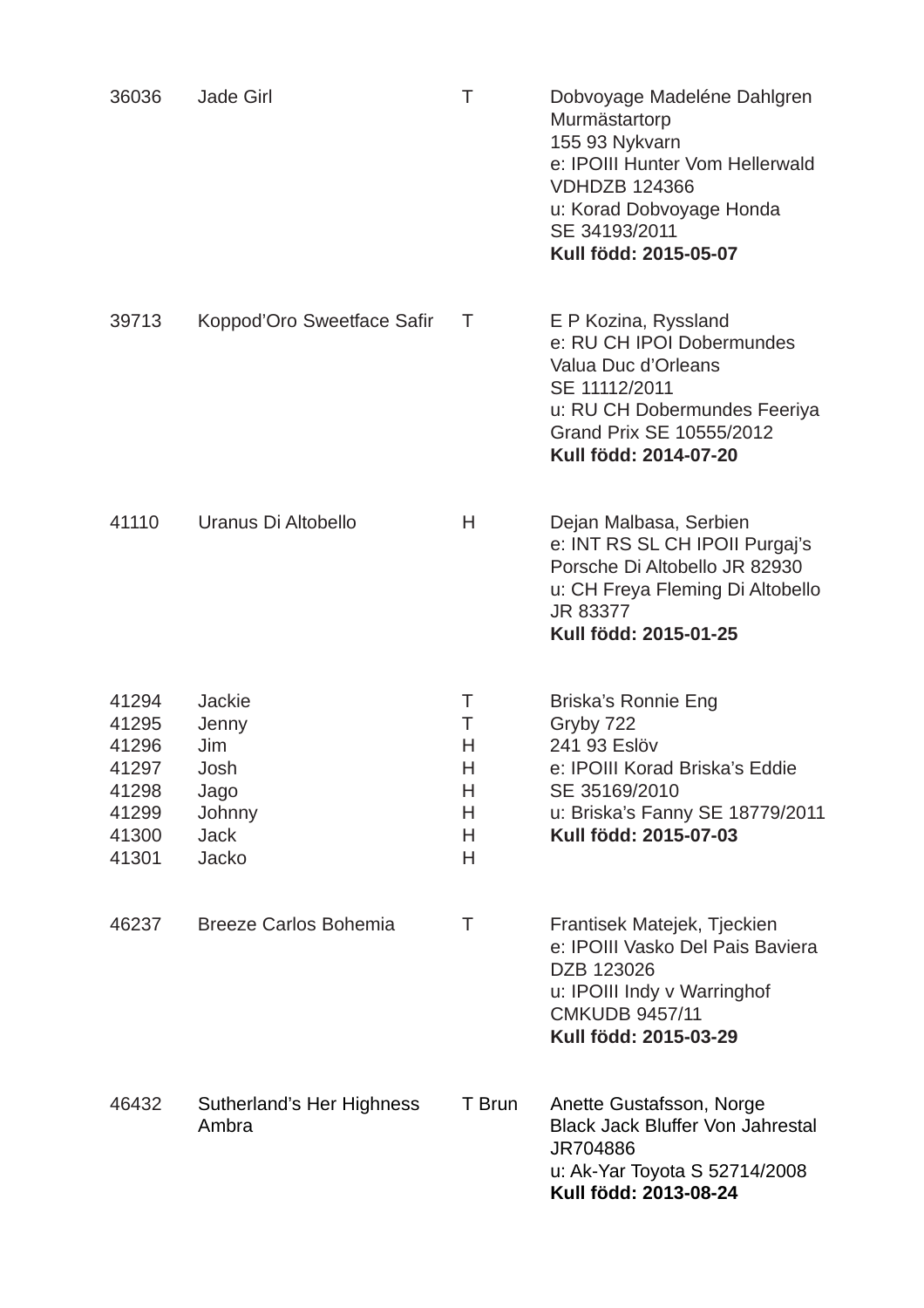| 49913 | Akida Von Assindia   | Τ      | Jutta Levic, Tyskland<br>e: VDH CH IPOIII Wizard Of Oz<br>De Grande Vinko VDHDV 126083<br>u: VDH CH Unique Von Assandia<br><b>VDHDV 124356</b><br>Kull född: 2014-06-23 |
|-------|----------------------|--------|-------------------------------------------------------------------------------------------------------------------------------------------------------------------------|
| 52347 | Lexia Von Mrdark     | Τ      | M o V Mrdakovic, Serbien<br>e: Efes Eto Ginga House<br>JR 705971<br>u: IPOII Alexia Vom Markischen<br>Leo JR 705582<br>Kull född: 2014-12-31                            |
| 52936 | Atara Vom Schildwall | Τ      | Yasemin Scheible, Tyskland<br>e: IPOIII Ataraxie's Casanova<br><b>VDHDV 125077</b><br>u: IPOII Amira Vom Hexenzauber<br><b>VDHDV 125703</b><br>Kull född: 2014-10-28    |
| 53163 | Hermine Workingland  | T Brun | Marita Holm Ernstsen, Norge<br>e: INT NO UCH Mezzrow's<br>Cashmir S 19666/2009<br>u: Black Ballerina Cinderella<br>DK 1990/2008<br>Kull född: 2015-07-28                |
| 53570 | Amor-Louie           | H      | Zlatan Selman, Bosnien-H<br>e: Goliath Sawages BHR 327688<br>u: Awa- Atlantida Del Djoro<br><b>BHR 325856</b><br>Kull född: 2015-02-28                                  |
| 55525 | Genova Di Altobello  | Т      | Dejan Malbasa, Serbien<br>e: Quiz Von Schwarze Kraft<br>MPK 51463<br>u: ME CH Casablanca Di Altobello<br>JR 84379<br>Kull född: 2015-05-09                              |